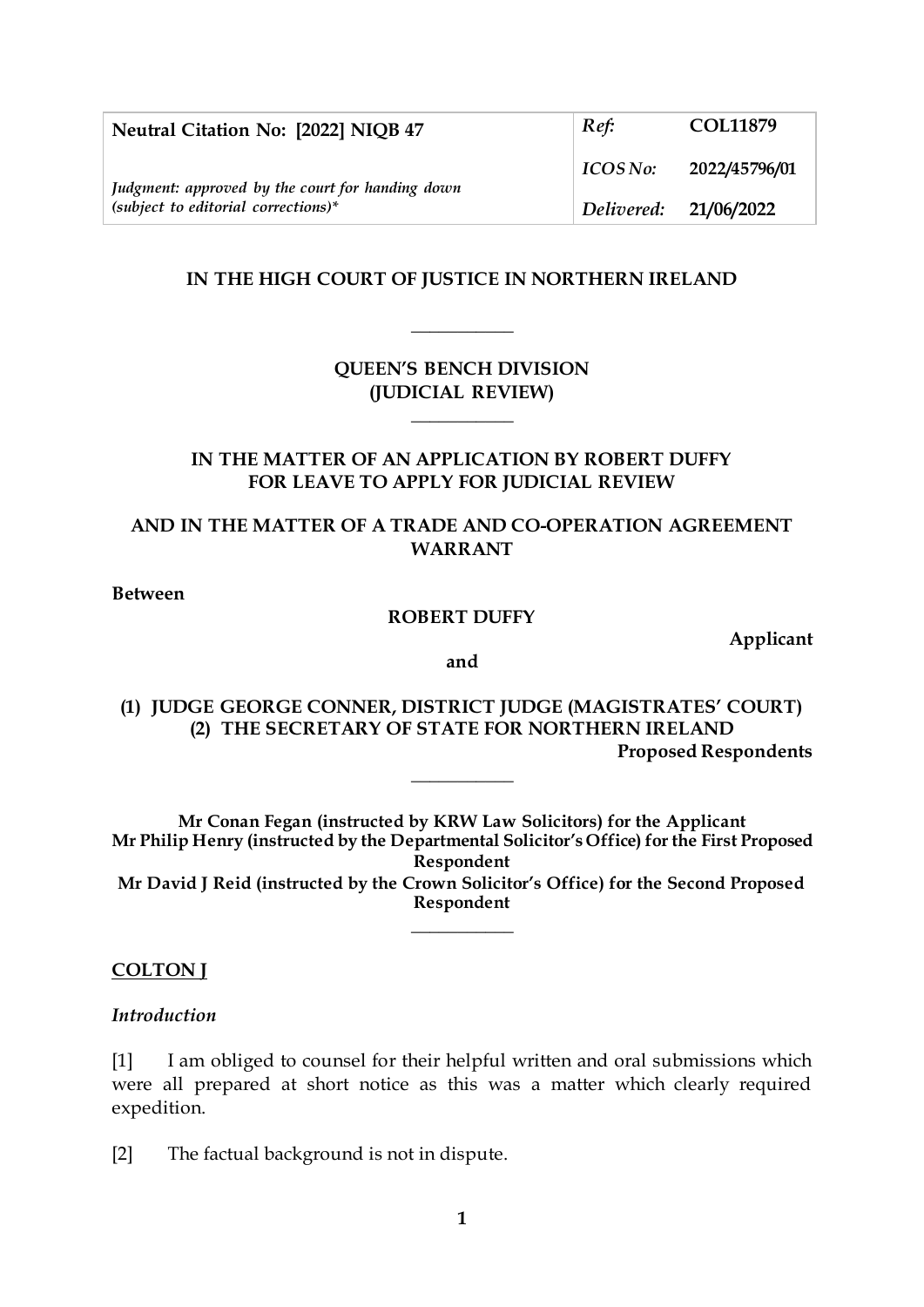[3] The applicant was sentenced to life imprisonment in July 1996 in Northern Ireland following conviction for murder. He was involved in a planned IRA assassination of a director in a building company who undertook construction work for the security services.

[4] The applicant served four years of that sentence before being released on licence in July 2000 pursuant to section 6 of the Northern Ireland (Sentences) Act 1998 ('the Act') which was introduced as part of the arrangements under the Belfast/Good Friday Agreement. His release was subject to the conditions set out at section 9(1) of the Act, including a condition that he did not become a danger to the public.

[5] On 14 January 2008, the applicant entered a guilty plea and was convicted before the Central Criminal Court, Dublin, for attempted murder and possession of a firearm relating to an incident in March 2007. In the incident he was involved in an altercation with another male in a bar in Dundalk. He left the bar, retrieved a shotgun, returned to the premises, which were described as "packed" and shot twice at the face of the other male. On 1 April 2008, he was sentenced by that court to life imprisonment.

[6] Following that conviction, on 24 April 2008, the Secretary of State suspended the applicant's licence in accordance with section 9(2) of the Act, on the basis that the Secretary of State believed the applicant had broken a condition of his licence, namely that he had become a danger to the public. His case was referred to the Sentence Review Commissioners (SRC) for consideration under section 9(3) of the Act.

[7] On 7 February 2012, following a hearing before the SRC, the applicant's licence was revoked under section 9(4) of the Act. The applicant appeared at the contested hearing before the SRC and was represented by solicitor and counsel. At the hearing he challenged the SRC's jurisdiction to make any ruling on the grounds that the new offence had been committed in the Republic of Ireland and that he was not "detained in pursuance of the sentence" in this jurisdiction at the time of the hearing (relying on section 9 of the 1998 Act). He also challenged the substantive issue of whether he had in fact breached his licence. The SRCs rejected his arguments and the applicant was given written reasons for the commissioners' decision on 11 April 2012.

[8] On 2 December 2013 the applicant was refused leave by Treacy J to judicially review that decision of the SRC. Treacy J provided a written judgment refusing leave on all grounds.

[9] Since that time the applicant has been serving his sentence in the Republic of Ireland. He is due for release in the near future although the applicant does not have a precise release date.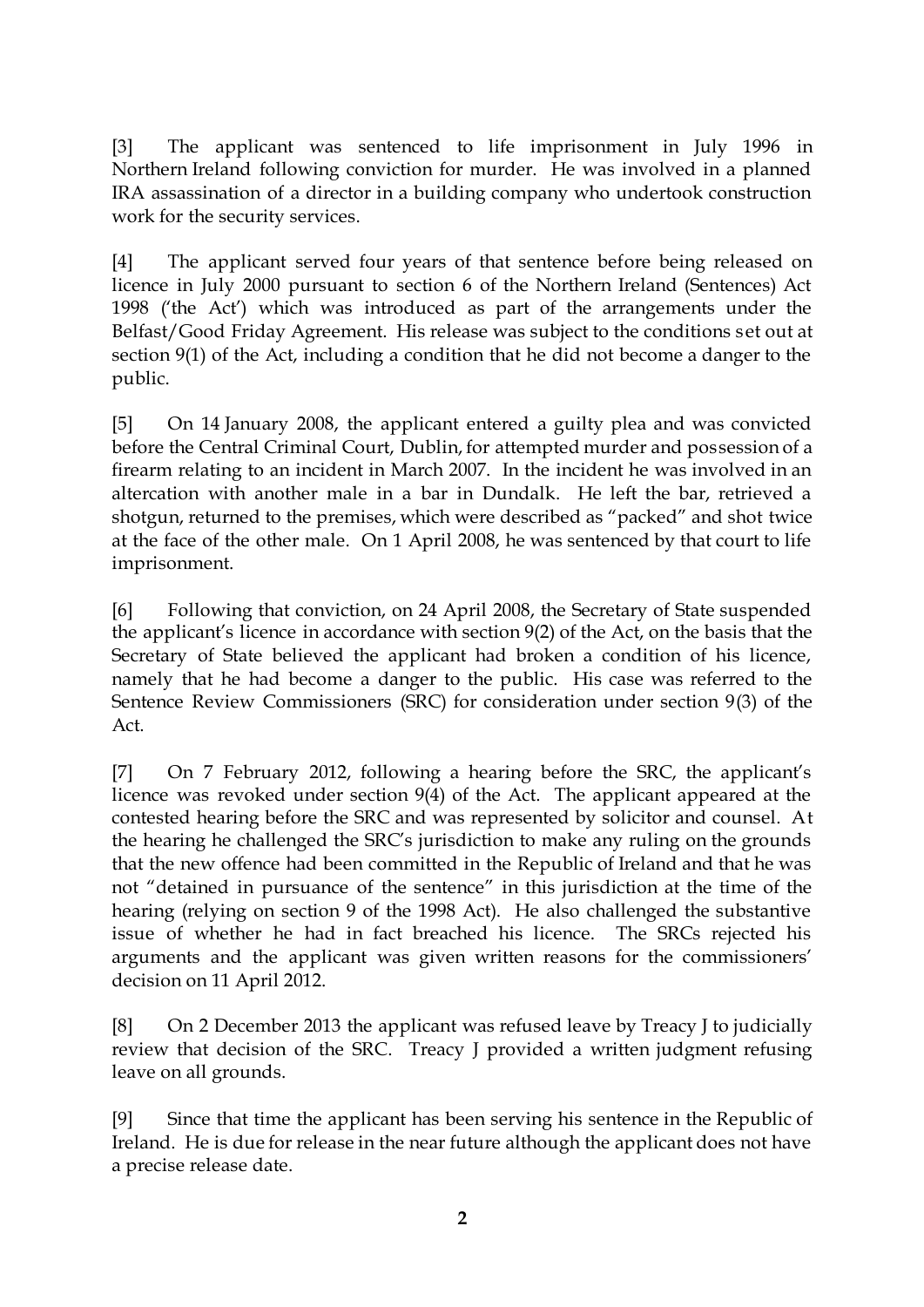# *The Impugned Decision*

[10] On 8 April 2022 the first proposed respondent sitting at the Magistrates' Court in Belfast issued a surrender warrant for the extradition of the applicant from the Republic of Ireland to Northern Ireland. The warrant was made under section 142 of the Extradition Act 2003, which has been amended to take account of the Trade and Co-operation Agreement between the United Kingdom and the European Union following the United Kingdom's exit from the Union.

[11] It is this warrant which is challenged in this application.

[12] Initially, the application was also directed against the National Crime Agency on the basis that it was the party which had applied for the warrant. However, it was agreed by the parties that the agency was not an appropriate party in these proceedings. It was not involved in the decision to make the application. Whilst the PSNI were the moving party in the application for the warrant, they did so at the request of the Northern Ireland Office (NIO). Whilst the Secretary of State argues that there are no arguable grounds for judicial review he accepts that he should be the second proposed respondent in these proceedings. Accordingly, the Order 53 Statement was amended to name the Secretary of State as the proposed second respondent.

## *The Warrant*

[13] The warrant issued by District Judge Conner on 8 April 2022 was made under section 142 of the Extradition Act 2003 which provides as follows:

## "**142 Issue of Part 3 warrant**

(1) The appropriate judge may issue a Part 3 warrant in respect of a person if—

- (a) a constable or an appropriate person applies to the judge for a Part 3 warrant, and
- (b) the condition in subsection (2), or the condition in subsection (2A), is satisfied."

Subsection (2A) provides:

- "(2A) The condition is that  $-$
- (a) the person has been convicted of an extradition offence by a court in the United Kingdom,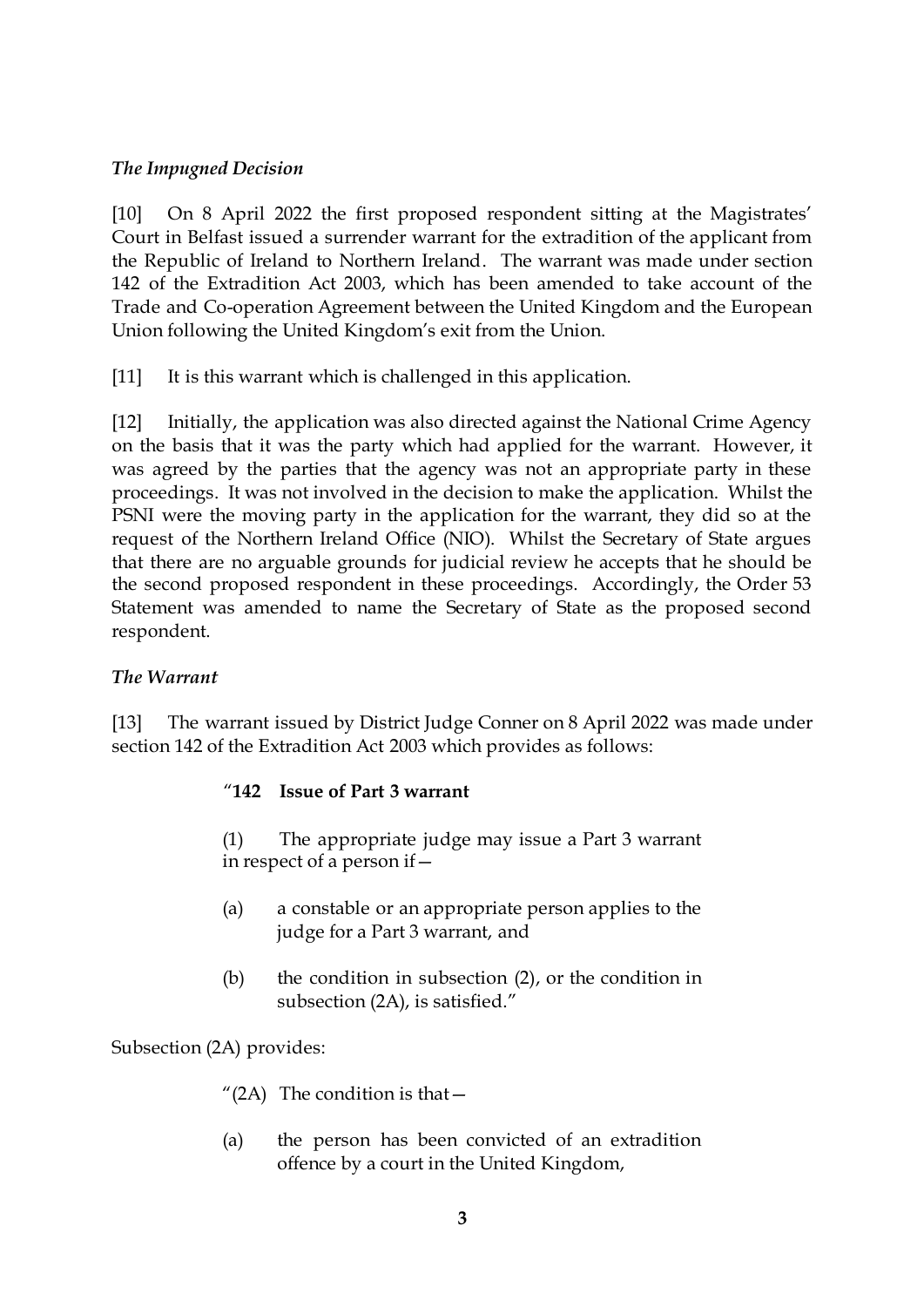- (b) his extradition is sought for the purpose of his being sentenced for the offence or of his serving a sentence of imprisonment or another form of detention imposed in respect of the offence, and
- (c) either a domestic warrant has been issued in respect of the person or the person may be arrested without a warrant.
- … "

[14] It is not in dispute that the application in this matter was brought by an appropriate person and that District Judge Conner is an appropriate judge for the purposes of section 142.

[15] The application for the warrant is supported by a detailed document which forms the actual warrant when signed by the District Judge.

[16] Section (a) provides information regarding the identity of the requested person.

[17] Section (b) sets out the decision on which the warrant is based and refers to the applicant's conviction on 5 July 1996 and confirms that he was sentenced in respect of the offence to imprisonment for life.

[18] Section (c) repeats the length of the custodial sentence imposed.

[19] Section (d) confirms that the applicant appeared in person at the trial resulting in his conviction.

[20] Section (e) provides comprehensive detail of the circumstances of the offence including the time, place and degree of participation in the offence by the applicant. It further sets out the relevant history in relation to the applicant's release under section 6 of the Northern Ireland (Sentences) Act 1998 and that that release on licence was subject to conditions, including a condition that he does not become a danger to the public. The circumstances of his conviction on 14 January 2008 are set out as is the decision of the Secretary of State to suspend the applicant's licence on 24 April 2008, his referral to the Sentence Review Commissioners and the subsequent revocation of the applicant's licence on 7 February 2012 by the Commissioners on the grounds that he had breached a condition of his licence. It is then asserted that the applicant's return to Northern Ireland is required to have him recalled to custody. It goes on to set out the nature and legal classification of the offence and the applicable statutory provision. The relevant provisions of section 142 of the Extradition Act 2003 are set out and it is certified that the warrant is issued with a view to the applicant's arrest and extradition to the United Kingdom for the purpose of serving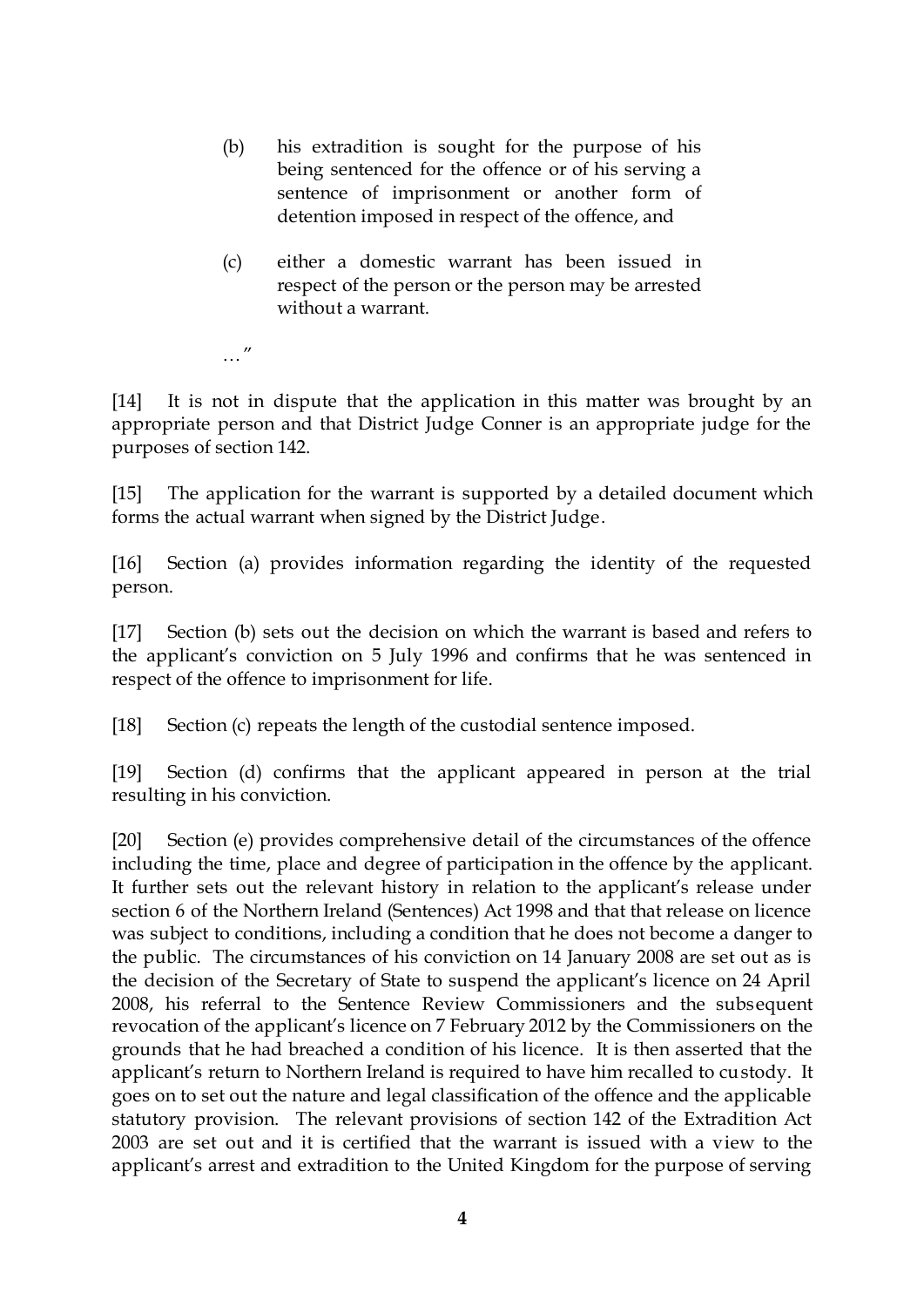a sentence of imprisonment imposed in respect of the murder offence. It is further certified that the warrant satisfies the conditions of section 142(6) of the Extradition Act 2003 in that:

- The offence is not listed in the Trade and Co-operation Agreement list set out in Schedule 2 of the Extradition Act 2003;
- The offence can be an extra-territorial offence but it is not in this case;
- The sentence passed for the offence is set out in section (c).
- [21] Sections (f) and (g) are not applicable.

[22] Section (h) sets out in detail the offences on the basis of which the warrant has been issued. The issuing state gives an assurance that:

> "The Northern Ireland (Sentences) Act 1998 (Sentence Review Commissioners) Rules 1998 provide that Duffy may make a further application to the Sentence Review Commissioners for release. Rule 9(2) provides that the Commissioners may only determine a further application if, in their view:

- (a) Circumstances have changed since the most recent substantive determination was made in respect of the person concerned; or
- (b) Reliance is placed in support of the further application on any material, information, document or evidence which was not placed before the Commissioner when the most recent substantive determination was made in respect of the person concerned.

Upon his return to Northern Ireland Duffy is entitled to make a further application to the Sentence Review Commissioner for release on licence relying on either of the two grounds set out above.

In every case, including cases where a whole life term or a minimum term exceeding 20 years has been imposed, the prisoner may apply for compassionate release under section 7 of the Life Sentences (Northern Ireland) Order 2001 and/or for release under the powers of the Royal Prerogative of Mercy."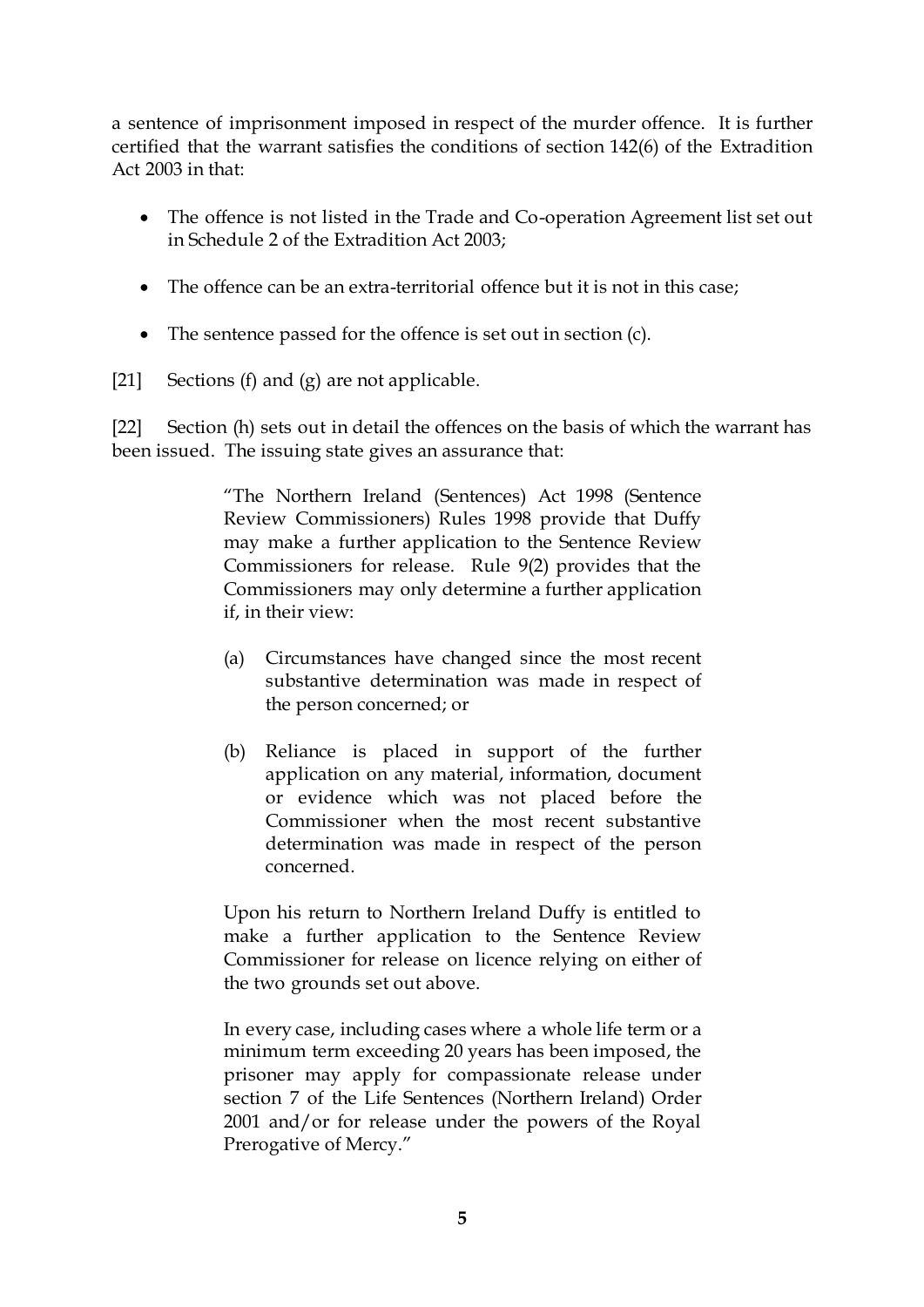[23] Section (i) then sets out the judicial authority which issues the warrant, in this case, the District Judge (Magistrates' Court) sitting at Laganside Court, Belfast Magistrates' Court.

[24] This was a leave hearing dealt with on an expedited basis and the court did not have an affidavit from the first proposed respondent. However, the court directed that the first respondent submit a position paper which sets out the circumstances in which the application for the warrant was granted as follows:

- "24. The application was heard by DJ Conner sitting in Chambers on  $8/4/22$ , albeit the application was physically conducted in court 6 in Laganside Courthouse to allow for appropriate social distancing.
- 25. A PSNI Constable was sworn in and adopted the contents of the application form, which also then forms the warrant, if signed. The constable was accompanied by a Crown Solicitor's Office (CSO) solicitor.
- 26. The only matter of substance the DJ asked about concerned when the applicant was due for release in the Republic of Ireland. He was informed it would be very soon. No notes were kept of the question and answer.
- 27. The DJ was satisfied that the grounds for the warrant were made out on the basis of the information on the form itself."

# *Grounds of Challenge*

[25] The applicant seeks an order quashing the warrant and a declaration that it is unlawful, ultra vires and of no force or effect on various standard public law grounds.

[26] It is argued that the decision to issue the warrant (and the decision to apply for it) was "Wednesbury unreasonable"; it is suggested that it was unlawful by reason of "unfairness"; that there was "insufficient inquiry" carried out by the learned judge; that he took into account immaterial considerations and failed to take into account material considerations; that the delay arising from the time of the revocation of the licence on 11 April 2012 to the application for and the issuing of the warrant on 8 April 2022 was so inordinate as to amount to an abuse of the Magistrates' Court processes and, relying essentially on the same point, this delay constituted a breach of the applicant's Convention rights under Article 6 ECHR.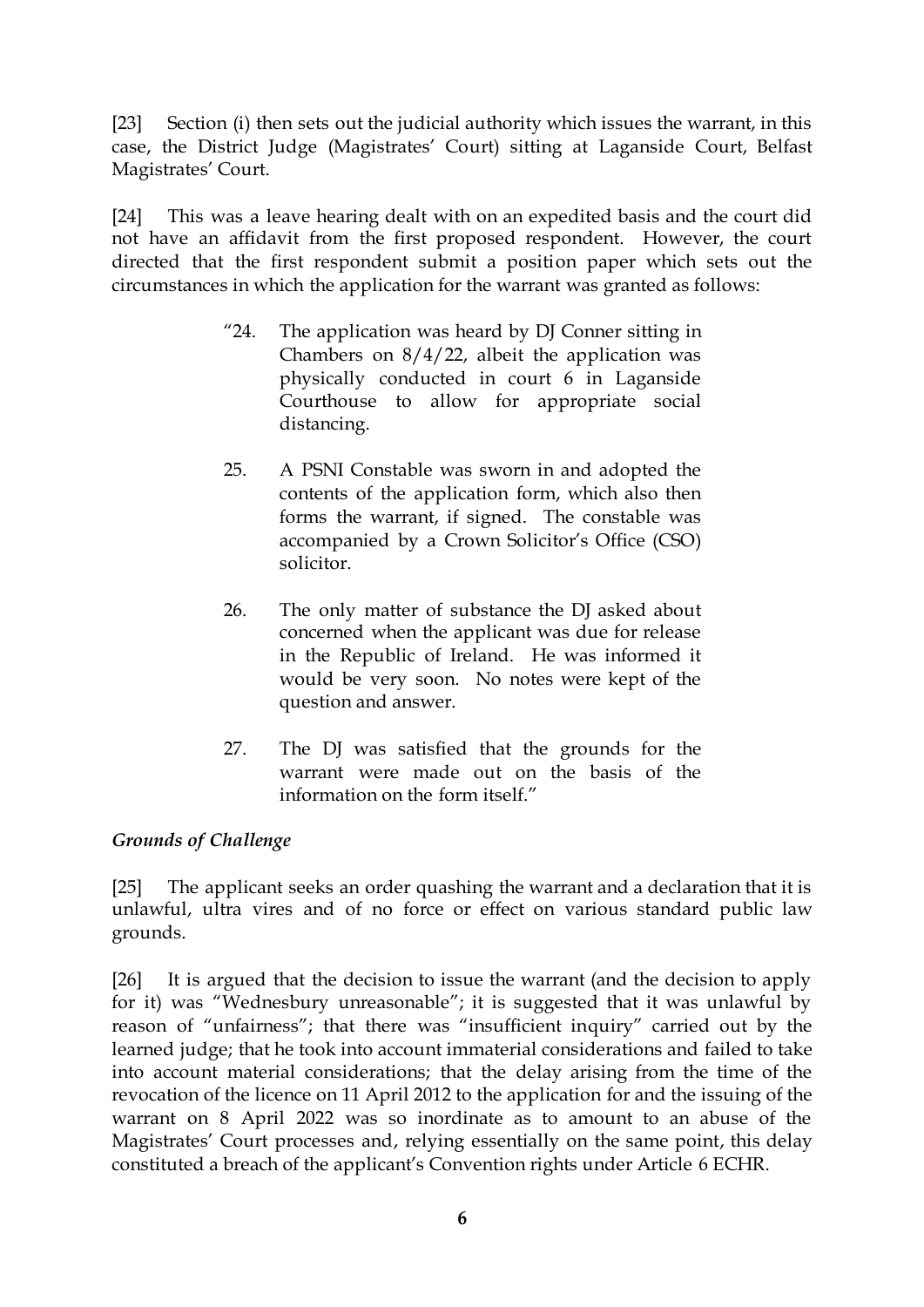[27] Properly analysed the applicant focuses on a narrow point. It is argued that in exercising his discretion under section 142 of the 2003 Act the District Judge failed to take into account public law obligations. In turn, this is based essentially on two arguments. It is argued that the warrant should not have been granted without the District Judge making further inquiry. It is submitted that this was necessary because the revocation decision was made 10 years ago on the basis of an assessment of risk at that time. Given the passage of time and the fact that the authorities in the Republic of Ireland deemed it safe to release the applicant then at the very least the District Judge should have made further lines of enquiry in relation to the current risk. Allied to this is the argument that the delay in bringing the application itself constituted an abuse of process and a breach of the applicant's article 6 rights.

[28] Mr Fegan constructs much of his argument on the reasoning of McCloskey LJ in the case of *Hughes' (Andrea) Application v a Lay Magistrate and the Police Service of Northern Ireland* [2021] NIQB 113.

[29] That case dealt with a challenge to search warrants issued by a lay magistrate under the provisions of Article 10 of the Police and Criminal Evidence (NI) Order 1989 ('PACE'). The applications involved the presentation to the lay magistrate by the PSNI of two pro-formae forms PACE 5A and PACE 5B.

[30] In assessing the obligations of a lay magistrate in these circumstances he indicated at para [16]:

> "It is in the highest degree desirable that a comprehensive coherent and legible record addressing all of these issues be made by the Lay Magistrate contemporaneously. Awareness of and adherence to this duty will serve to remind Lay Magistrates of their independent adjudicatory function. Transparency would favour making this record on the face of form 5A subject only to public interest considerations."

[31] At para [17] McCloskey LJ reinforced the general obligations on persons exercising judicial functions in the issuing of warrants, in the circumstances of that case, search warrants. At para [17] he says:

> "[17] Fundamentally, acceding to search warrant applications should never be a matter of course or routine. The adjudication of every such application involves the solemn discharge of an important judicial function in a context where important individual rights are at stake. Lay Magistrates must fearlessly interrogate applications presented to them in such a manner as the particular context dictates. Slavish, unquestioning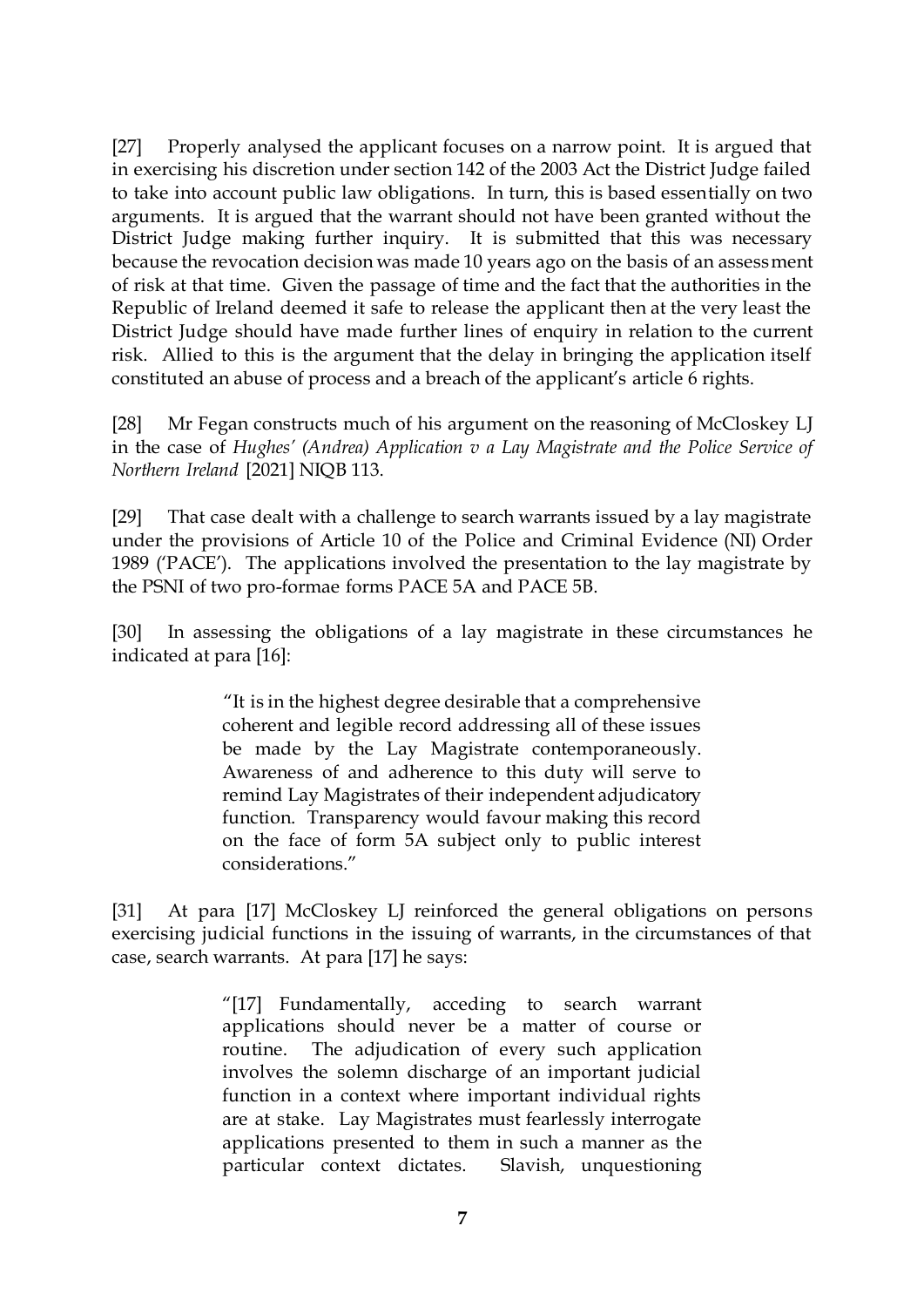acceptance of everything presented to them both in writing and orally by the applying police officer would entail dereliction of their solemn judicial duty. They should not hesitate, in any case where considered appropriate, to identify the shortcomings in the application and to refuse it accordingly. Where this occurs, the police will have the option of reconsidering their position and, if appropriate, reconfiguring and re-presenting the application. In cases where this occurs in practice, it would be desirable that the same Lay Magistrate consider the reconfigured application."

[32] Applying this general principle it is submitted that the District Judge in this case should have made further enquiries about whether the applicant remained a risk to the public in light of the intervening ten years and the fact that it was considered that he was safe to be released by the authorities in the Republic of Ireland.

[33] It is beyond doubt that a District Judge exercising his function under section 142 should do so conscientiously and avoid "slavish, unquestioning acceptance of everything presented to them." As Lord Justice McCloskey acknowledged this must be done in such a manner "as the particular context dictates."

[34] Mr Henry conceded that it would have been better had a detailed note of the proceedings been prepared by the District Judge but says that in the circumstances of this case this is of no substance.

[35] Turning then to the particular context of this case, the starting point is of course the statute itself and in particular section 142. In exercising his power whether or not to issue a warrant the District Judge must look at the specific statutory criteria set out in section 142. In this case this must mean an assessment of the conditions set out in sub-section (2A). It is clear from the application, and indeed it is not in dispute, that all of the conditions set out in sub-section (2A) have been met.

[36] The details set out in the application for the warrant are accurate and not in dispute. They are comprehensive. By signing the warrant, the District Judge was adopting the content therein as reflecting his reasons. This approach has been deemed to be acceptable; see *R (Cronin) v Sheffield Magistrates' Court [*2002] EWHC 2568 (Admin); [2003] 1 WLR 752; which was adopted by the Divisional Court in Northern Ireland in *Re Donaghy and others* [2017] NIQB 123, para [58].

[37] Given that the statutory criteria were clearly met on what basis can it be said that the District Judge has acted unlawfully or ultra vires?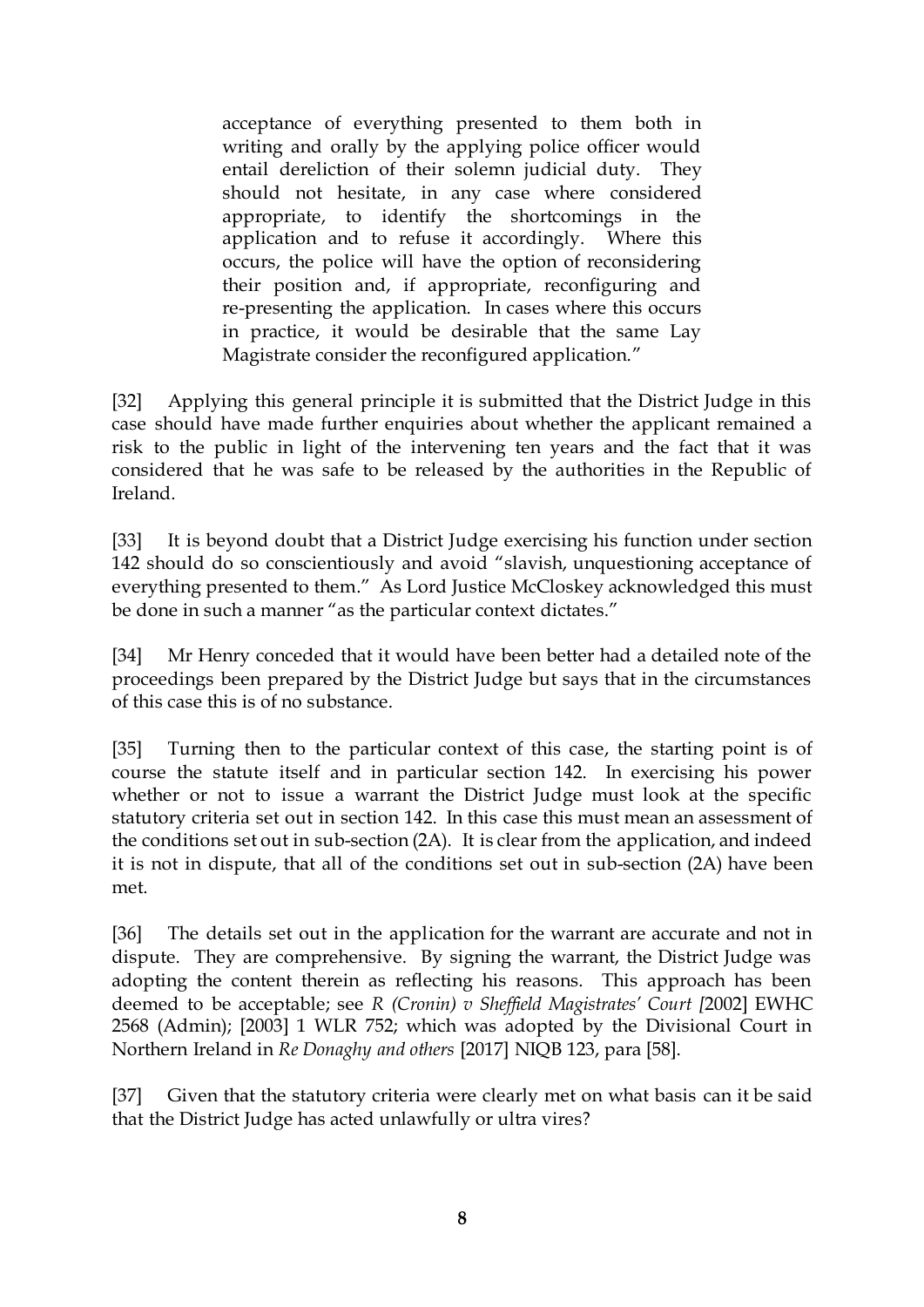[38] In answer to this question Mr Fegan says that a District Judge should have made further inquiry in light of the delay and, in particular, should make some attempt to establish whether or not the applicant was still considered a risk to the public.

[39] Fundamentally, it seems to the court that this conflates two different statutory schemes. It is not the function of the District Judge to make any assessment on risk. That is the role of the Sentence Review Commissioners under the Northern Ireland (Sentences) Act 1998 and the role of the Parole Commissioners when a tariff is set for the applicant's life sentence.

[40] Importantly, the statutory rules that accompany the 1998 Act, namely the Northern Ireland (Sentencing) Act 1998 (Sentence Review Commissioners) Rules 1998 permit a prisoner to reapply for release.

[41] Section 3 provides:

# "**3. Applications**

- (i) A prisoner may apply to commissioners for a declaration that he is eligible for release in accordance with the provisions of this Act."
- [42] Rule 9 provides:

# "**9. Further Applications**

 $9. - (1)$  Subject to paragraph  $(2)$ , any successive application made under section 3(1) or 8(1) of the Act shall be referred to as a further application.

(2) The Commissioners may only determine a further application if in their view:

- (a) circumstances have changed since the most recent substantive determination was made in respect of the person concerned; or
- (b) reliance is placed in support of the further application on any material information, document or evidence which was not placed before the Commissioner when the most recent substantive determination was made in respect of the person concerned.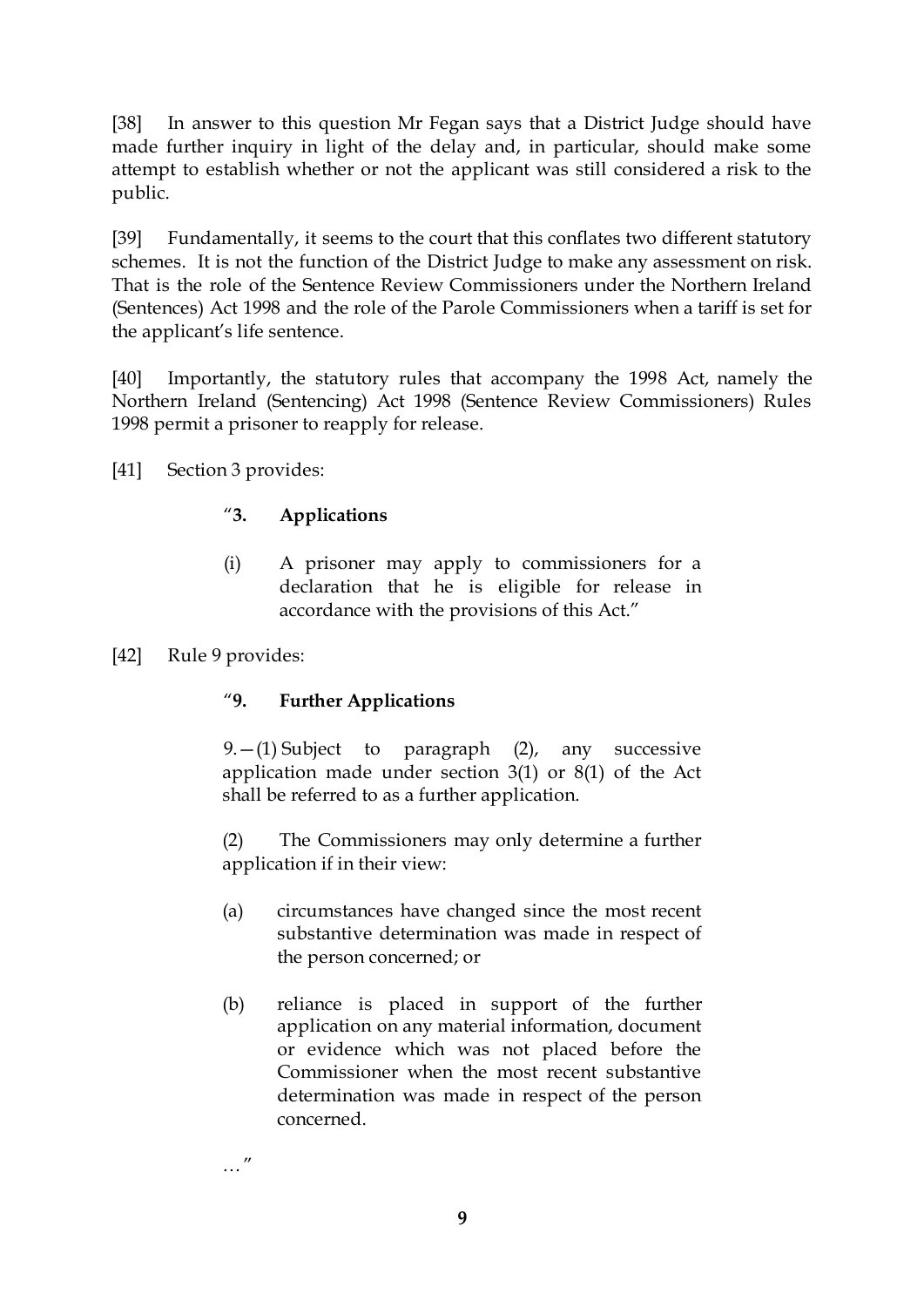[43] It will be seen that the issues raised by the applicant in terms of whether he remains a risk to the public are precisely of the kind he will be permitted to argue before the Sentence Review Commissioners pursuant to this rule.

[44] These provisions were considered by Morgan LCJ in the Court of Appeal in the case of *McGuinness (No.3)* [2021] NI 572 at [35] where he stated:

> "We are satisfied that the provisions of the 1998 Act and the 1998 Rules enable a prisoner who has had his licence revoked to apply under section 3 for a further declaration of his eligibility for release under the 1998 Act. Whether his application is determined depends upon whether he satisfies the conditions in Rule 9(2) of the 1998 Rules."

[45] It is important to note that this information was provided in the application for the warrant and therefore the District Judge was fully sighted of the applicant's entitlement to request his release by the Sentence Review Commissioners.

[46] On behalf of the Secretary of State Mr Reid argues forcefully that the reality is that the applicant is subject to a lawful custodial sentence in this jurisdiction. Until such time as that sentence is set aside or varied, or he is released on licence by either the Sentence Review Commissioners or the Parole Commissioners, that custodial sentence remains extant and he is subject to it. He has not yet been detained in pursuance of the sentence to which the licence relates.

[47] The applicant clearly fulfils the conditions set out in the section 142(2A) of the 2003 Act, which allows for the Part 3 warrant to be issued.

[48] The warrant has been granted not on an "out of date risk assessment" but rather on the basis of a lawful decision of the Sentence Review Commissioners, endorsed by this court in a judicial review application challenging that decision.

[49] Although it is not necessary to do so in light of the clear legal position, one questions what enquiries the District Judge in practice could have made? Was he to refer the matter to the Sentence Review Commissioners and ask that they were satisfied that the applicant remained at a risk to the public? Was he to make some enquiries to the authorities in the Republic of Ireland as to the basis for the decision to release him from custody there? In the court's view there would be no statutory basis for making such enquiries and they are clearly impractical and unrealistic.

[50] The court considers that there is no merit in any of the grounds of challenge set out in the Order 53 Statement.